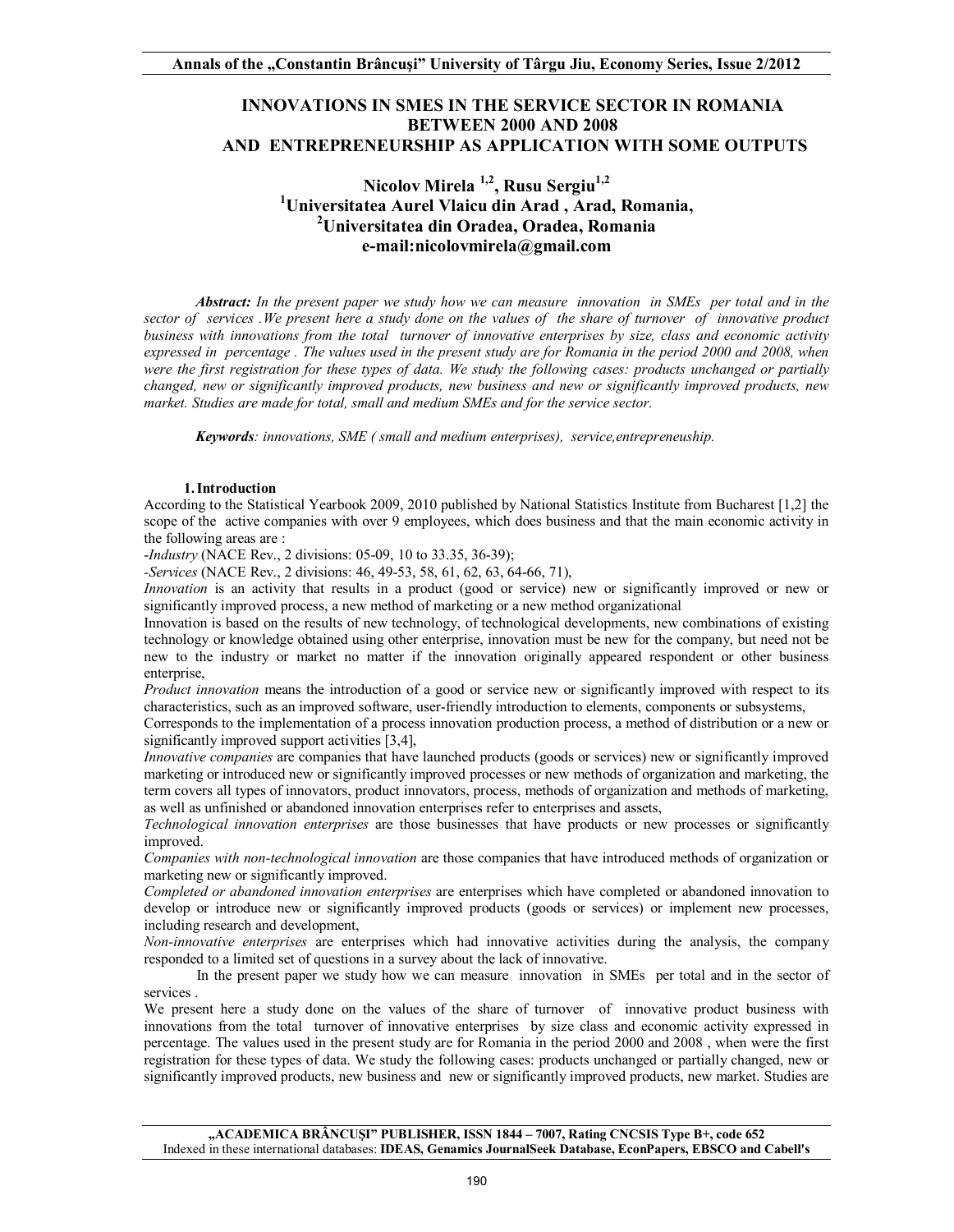## **Annals of the "Constantin Brâncuşi" University of Târgu Jiu, Economy Series, Issue 2/2012**

made for total small and medium SMEs and for the sectors of services and a last particular case is an application of innovation in services : the entrepreneurship and his outputs for the GEM countries in 2010, including Romania too.

## **2. Literature review**

Small and medium enterprises (SMEs )are considered to be the engine of economic growth and employment. One of the primary means through which SMEs are expected to accomplish this task is by developing and commercializing innovations. Innovation may be even more important for SMEs than for large firms [ 9].

Because of the importance of the SME sector in creating economic growth, developed and developing countries are very interested in finding ways to stimulate SMEs in realizing innovations [9].

Most published research studies, which deal with determining factors significant for SMEs innovation, come from developed economies. It was noted in in the study of Hadjimanolis from 1999: ''The study of innovation, including the obstacles to its successful implementation, while relatively well re- searched in the industrialized countries is rather neglected in less-developed countries''. It is not known to which extent the findings from developed countries can be generalized to developing economies[10].

Stimulating innovation in SMEs is an important problem for an economy; a number of studies were conducted recently with the goal to discover which factors contribute to innovation efforts by SMEs [11].

*The factors that have effect on innovation can be divided into internal and external*, where internal variables refer to characteristics and policies of SMEs while external variables refer to opportunities that SME can seize from its environment [10,11].

*Internal factors* are the following:

- · High incidence of qualified scientists and engineers, and strong leadership provided by a highly educated director or founder [12,13].
- Strategy have impact on innovation in SMEs [12,13].
- Investments in  $R&D$  [14,15].
- · The nature of the commercialization and marketing effort, the degree of marketing involvement in product planning and firm competence in the area of technology strategy and technology management [16].

*External factors* were grouped by Keizer and his team into three sets:

- · Collaboration with other firms, linkages with knowledge centers and utilizing financial resources or support regulations[11]. Collaboration with other firms as a very important part of their innovation efforts [17]. In particular, Kaminski show in 2008 that collaboration with suppliers can contribute to innovativeness of SMEs [18].
- Collaboration with suppliers may also have the goal to overcome size constraints [19], while collaboration with both suppliers and customers may be performed for the purpose of co design [20,21,22,23].
- Collaboration with customers can be a source of improved technology [13]. Strategic alliances are also shown to be important influencers of innovative efforts when they are integral part of firm's development plan [9]. Linkages with knowledge centers include contributions by professional consultants, university researchers and technology centers [13,15,16] as well as contribution by innovation centers and Chambers of Commerce [15].

The hospitality industry which includes the restaurant, accommodation, entertainment and transportation businesses [24,25].

The vast majority of innovation studies focus on technological innovation within manufacturing, reflecting that innovation theory has its roots in a time where manufacturing was still the major economic activity. Thus decades after services outdistanced manufacturing from an employment perspective, manufacturing has continued to dominate innovation studies. Studies of service innovation are still in a relatively early development phase, where approaches applying a traditional manufacturing logic to service innovation exist alongside approaches that view services as distinctive activities [26]. The development of an approach that takes the blurring boundaries between manufacturing and services into account, and thus applies a perspective on innovation that is not restricted to the traditional manufacturing-services dichotomy, is a natural next step. Such a synthesis approach [28] can apply findings from service innovation studies in bringing to the fore aspects of innovation, which have hitherto been neglected in relation to manufacturing innovation, but are in fact widely distributed across the economy.

The studies of service innovation as distinctive activities have the potential of contributing to the development of such a synthesis approach to innovation by pointing to features of innovation that have been largely ignored in studies taking a traditional, technology-focused manufacturing approach to innovation. But it is argued in the following that the service specific studies tend to stress the peculiarities. It is increasingly recognized that models of innovation developed principally for manufacturing may not apply easily to services. For example, the traditional distinction between product and process innovation is less useful in services, which are often processes that cannot be easily disentangled from the outcomes they produce. And the way in which service firms innovate is often different from manufacturing firms. Tether in 2005 analyses data from the European Innobarometer, a telephone survey of managers in over 3000 firm, and found substantial differences in the way manufacturing and service firms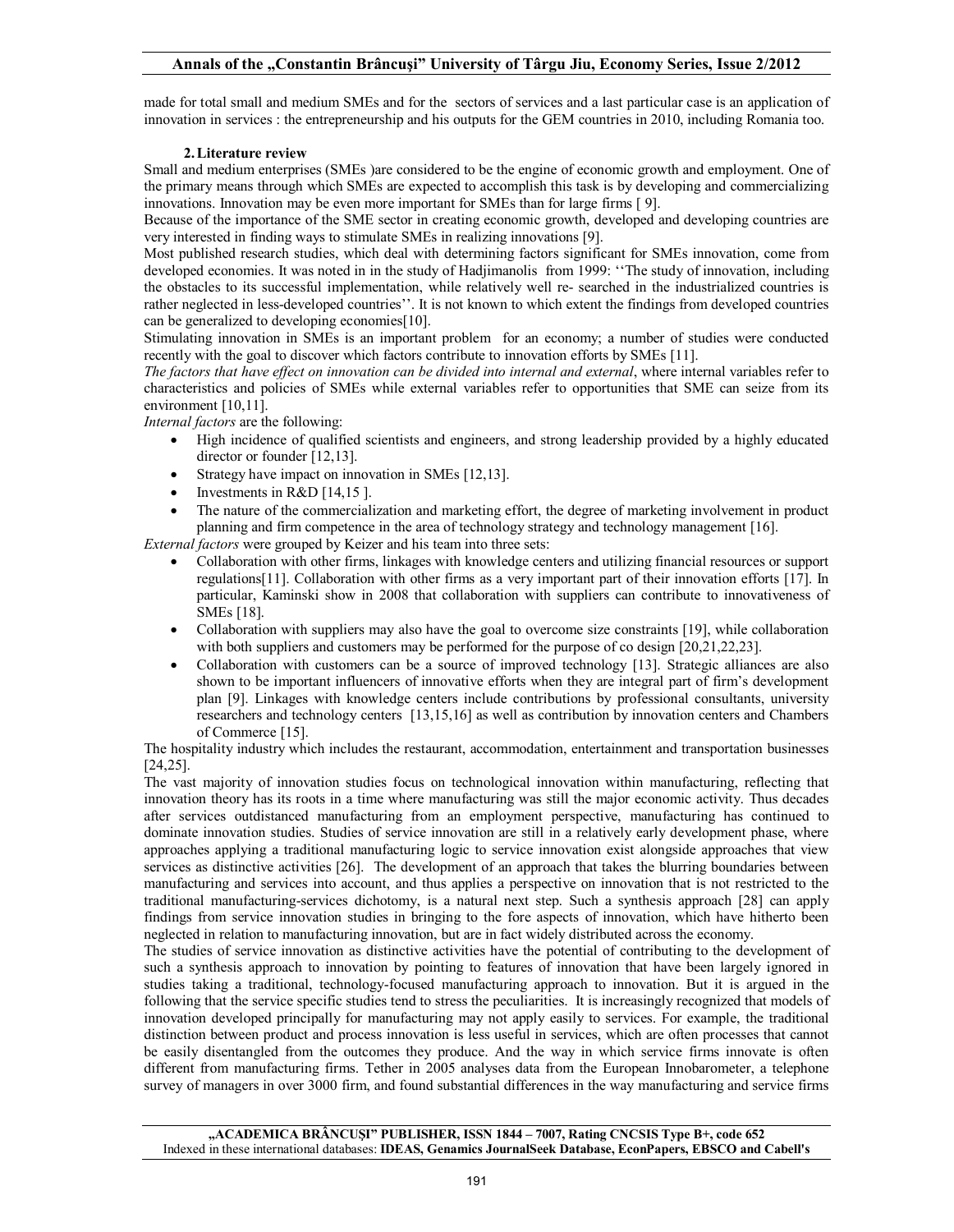performed innovation [29]. Service firms were much more likely to regard organizational change as important and to develop innovations in collaboration with customers and suppliers, while manufacturers tended to stress the importance of their in-house R&D and research links with universities. In addition, manufacturers tended to emphasize 'hard' strengths such as R&D competence and flexibility of production methods while service providers more frequently stressed 'soft' skill such as workforce skills and collaborative interactions [27].

An important issue is therefore whether and how the different ways in which service firms perform the process of innovation affect the economic performance outcomes which result from innovation.

Services have been extensively studied by management scholars, especially those in operations management and marketing,3 but despite constituting the bulk of economic activities in advanced economies, services have received relatively little attention from scholars of innovation [31]. In the past, innovation scholars have dismissed services as being 'supplier-dominated' users of technologies rather than true innovators. In recent years services have however received increasing attention from innovation scholars, first from those such as Evangelista in 2000 [32] who applied received understandings of (technological) innovation to services, then by those such as Faiz Gallouj and Jon Sundbo [33-36 ] who highlighted the distinctiveness of innovation in services (technological innovation in manufacturing), and advocated the need to extend understanding of innovation beyond technological advance and R&D. Innovation in services (and other non-'high-tech' activities) tends to be strategically determined and market driven, in contrast to the 'technological model' of R&D based innovation which is prevalent in high-technology manufacturing.

## **3. Research methodology**

Research methodology in this paper is based on the simulation of the data from 2000 to 2008 for

share of turnover of innovative product business, innovations with the total turnover innovative enterprises by size class and economic activity ( percentage) , (values in 2002, 2004, 2006 are taken from cap.13.27 of the Statistical Yearbook of Romania 2009 and values are taken from the 2008 statistical Yearbook of Romania 2010, cap.13.19) [1,2]

We study the following cases: ,Products unchanged or partially changed, New or significantly improved products, new business, New or significantly improved products, new market .

Studies are made on small and medium SMEs sectors of services

The central objective was to see what was happened in the period indicated (2000-2008) with SMEs where were indicated innovations as products unchanged or partially changed, new or significantly improved products, new business, new or significantly improved products, new to market for the sectors of services .

### **4. Descriptive statistics and results**

We study here the Share of turnover of innovative product business with innovations from the total turnover of innovative enterprises by size class and economic activity (in percentage) (values in 2002, 2004, 2006 are taken from 13.27 of the Statistical Yearbook of Romania 2009 and values are taken from the 2008 statistical Yearbook of Romania 2010, 13.19)

It studies the following case: Service sector, for different types of SMEs: small and medium *Table 1: Innovations in service sector* 

|                         | modified<br>unchanged<br>Partly<br>or<br>products |      |      | New products or<br>significantly improved<br>new business |      |      | New products or<br>significantly improved<br>new market |      |      |      |      |      |
|-------------------------|---------------------------------------------------|------|------|-----------------------------------------------------------|------|------|---------------------------------------------------------|------|------|------|------|------|
|                         | 2002                                              | 2004 | 2006 | 2008                                                      | 2002 | 2004 | 2006                                                    | 2008 | 2002 | 2004 | 2006 | 2008 |
| Services                | 17.6                                              | 36.4 | 22.9 | 34.8                                                      | 1.3  | 8.1  | 10.1                                                    | 12.8 | 5.4  | 7.1  | 5.4  | 6    |
| Small SMEs in services  |                                                   | 20.9 | 7.3  | 15                                                        | 0.4  | 3    | 4.3                                                     | 10   | 4.2  | 3.5  | 1.6  | 3.7  |
| Medium SMEs in services | 11                                                | 14.5 | 9.1  | 23.7<br><b>COLOR</b>                                      | 1.7  | 6.9  | 6.2                                                     | 10.6 | 4.9  | 1.1  | 2.3  | 5.6  |

[Sources:

http://www.insse.ro/cms/files/Anuar%20statistic/13/13%20Stiinta,%20tehnologie%20si%20inovare\_ro.pdf [[37]

We study in this paper 4 cases :

Case 1: Partly unchanged or modified products

Case 2: New products or significantly improved new business

Case 3: New products or significantly improved new market

Case 4: Entrepreneurship as an application to innovations in service sector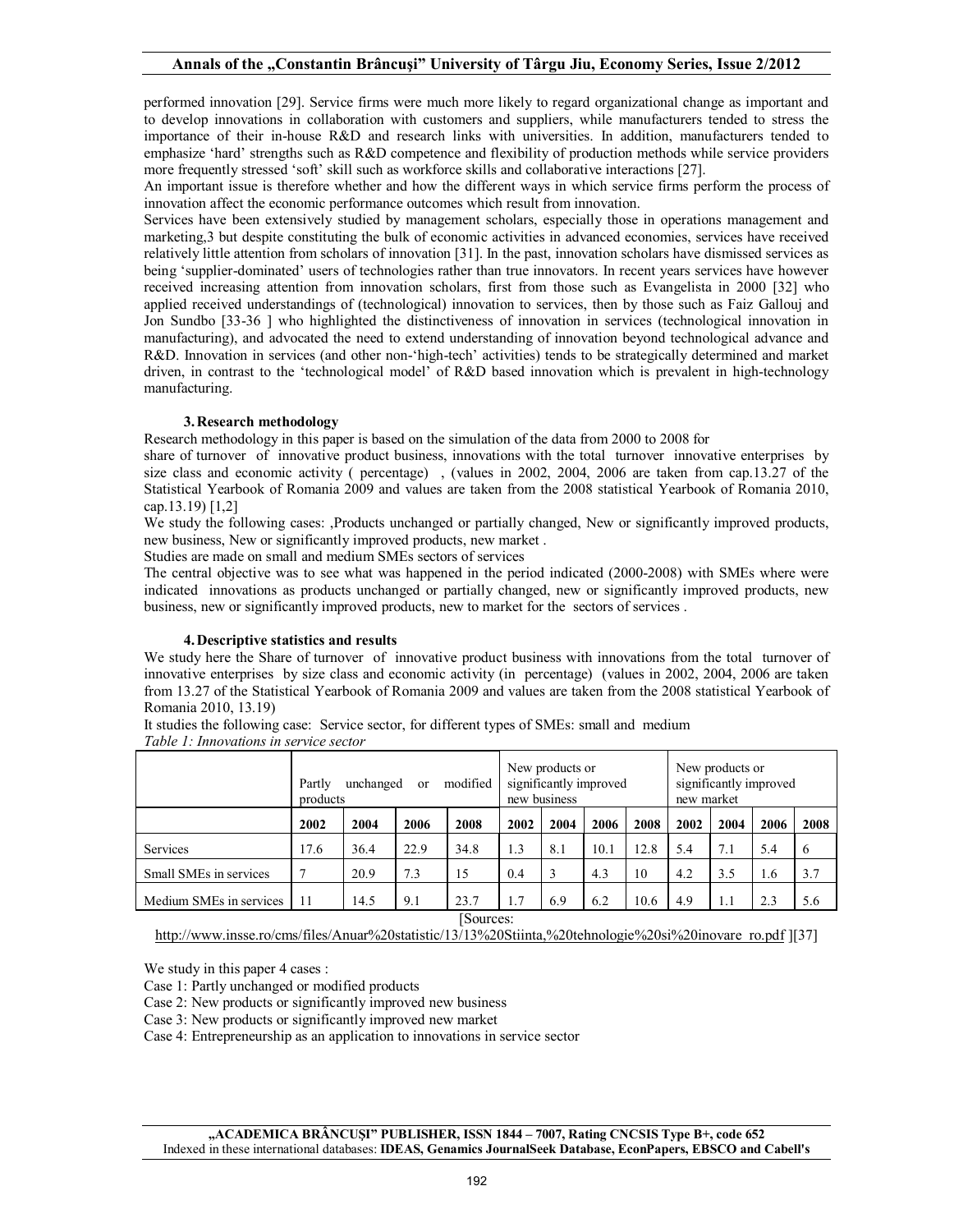## **Case 1: Partly unchanged or modified products**

We can see from figure 1 that for partly unchanged or modified products the values are increasing from 17.6% in 2002 to 34.8% in 2008 and in 2004 the corresponding value was a little bit higher. For the small SMEs in service sector these values are increasing from 7% in 2002 to 15% in 2008. For medium SMEs in service sector these values are increasing from 11% in 2002 to 23.7% in 2008.



## **Case 2: New products or significantly improved new business**

We can see from figure 2 and table 1 that the new products or significantly improved new business in the service sector are increasing from 1.3% in 2002 to 12.8% in 2008. For the small SMEs these values are smaller and they are increasing from 0.4% in 2002 to 10% in 2008 and for medium SMEs in service sector we can say that these values are increasing from 1.7% in 2002 to 10.6% in 2008.



*Figure 2: New products or significantly improved new business for SMEs for service sector*

## **Case 3: New products or significantly improved new market**

In this case the values for new products or significantly improved new market for the service sector are increasing slowly from 5.4% in 2002 to 7.1% in 2004 and decrease to 5.4% in 2006 to increase again in 2008 to 6% .For the small SMEs in service sector these values are 4.2% in 2002 which decrease to 3.7 % in 2008.and for medium SMEs in service sector these values are decreasing from 4.9% in 2002 to 1.1% in 2004 and 2.3% in 2006 to be in 2008 at



the value at 5.6%.

*Figure 3:New products or significantly new market for SMEs from Service sector*

**"ACADEMICA BRÂNCUŞI" PUBLISHER, ISSN 1844 – 7007, Rating CNCSIS Type B+, code 652** Indexed in these international databases: **IDEAS, Genamics JournalSeek Database, EconPapers, EBSCO and Cabell's**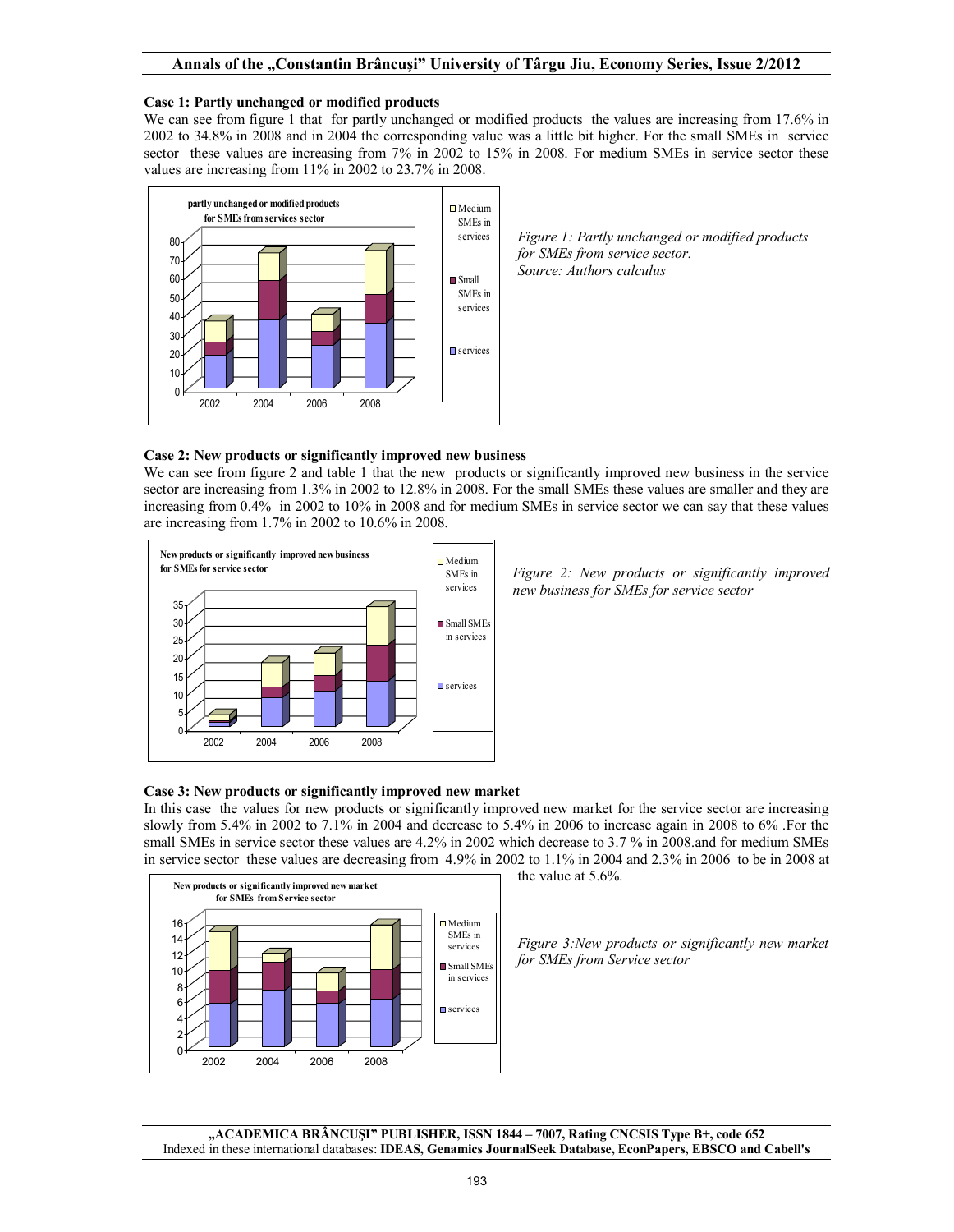## **Case 4: Entrepreneurship as an application to innovations in service sector**

According to Pride et all. [39] the entrepreneur is the person risking their time, effort and money to launch and run a business. After Ninemeier and Hayes [40] the entrepreneur is the person who assumes the risk of owning and running a business in exchange for financial rewards that it can bring them.

According to Redlich an entrepreneur [41]:

- a) Uses the production factors, buys the raw materials and sets up the organization;
- b) Embarks upon managerial processes of innovation, surveillance and coordination of the productive activities;
- c) Embarks upon taking the entrepreneurial decision.

|                                                      | Table 2: Entrepreneurial skills and perceptions in GEM (Global Entrepreneurship Monitor) countries |  |  |                 |  |  |  |
|------------------------------------------------------|----------------------------------------------------------------------------------------------------|--|--|-----------------|--|--|--|
| in 2010 after the phase of economic development [38] |                                                                                                    |  |  |                 |  |  |  |
|                                                      |                                                                                                    |  |  | Media attention |  |  |  |

|               |                       |                          | Media attention  |                 |
|---------------|-----------------------|--------------------------|------------------|-----------------|
|               | Entrepreneurship as a | Peak position for        | directed towards | Entrepreneurial |
| Country       | successful career     | successful entrepreneurs | entrepreneurship | intentions      |
| <b>Brasil</b> | 78                    | 79                       | 81,1             | 26,5            |
| Chile         | 87,4                  | 71,2                     | 45,7             | 38,3            |
| China         | 70                    | 76,9                     | 77               | 26,9            |
| Ecuador       | 83,1                  | 74                       | 62,6             | 46,3            |
| Mexic         | 69,4                  | 62,8                     | 54               | 22,3            |
| Romania       | 66,5                  | 65,5                     | 46,9             | 8,6             |
| Rusia         | 65,4                  | 63,7                     | 46,6             | 2,6             |
| Taiwan        | 68,4                  | 57,5                     | 78,2             | 25,1            |
| Turkey        | 71,2                  | 76,4                     | 61,7             | 19,4            |
| Hungary       | 55                    | 73,7                     | 47,4             | 13,8            |

We can see from table 2 and figure 4 an application as innovation in services: Entrepreneurial skills and perceptions in GEM countries ( Brasil, Chile, China, Ecuador, Mexic, Romania, Rusia, Taiwan, Turkey and Hungary) , a study based on data from Global Entrepreneurship Monitor from 2010 in some countries , where is Romania too.

We can see here an output of innovations in service sector as particular example the following: entrepreneurship as a successful career, peak position for successful entrepreneurs, media attention directed towards entrepreneurship and entrepreneurial intentions.

We can see from table 2 and figure 4 that Romania is situated in very low position concerning all this outputs. From figure 4 b we can see that Romania has the lowest value for the entreprenorial intentions among these studied countries



*Figure 4 : Entrepreneurial skills and perceptions in GEM ( Global Entrepreneurship Monitor) countries, in 2010, after the phase of economic development. [38], a), b) are different representations.*

**"ACADEMICA BRÂNCUŞI" PUBLISHER, ISSN 1844 – 7007, Rating CNCSIS Type B+, code 652** Indexed in these international databases: **IDEAS, Genamics JournalSeek Database, EconPapers, EBSCO and Cabell's**

b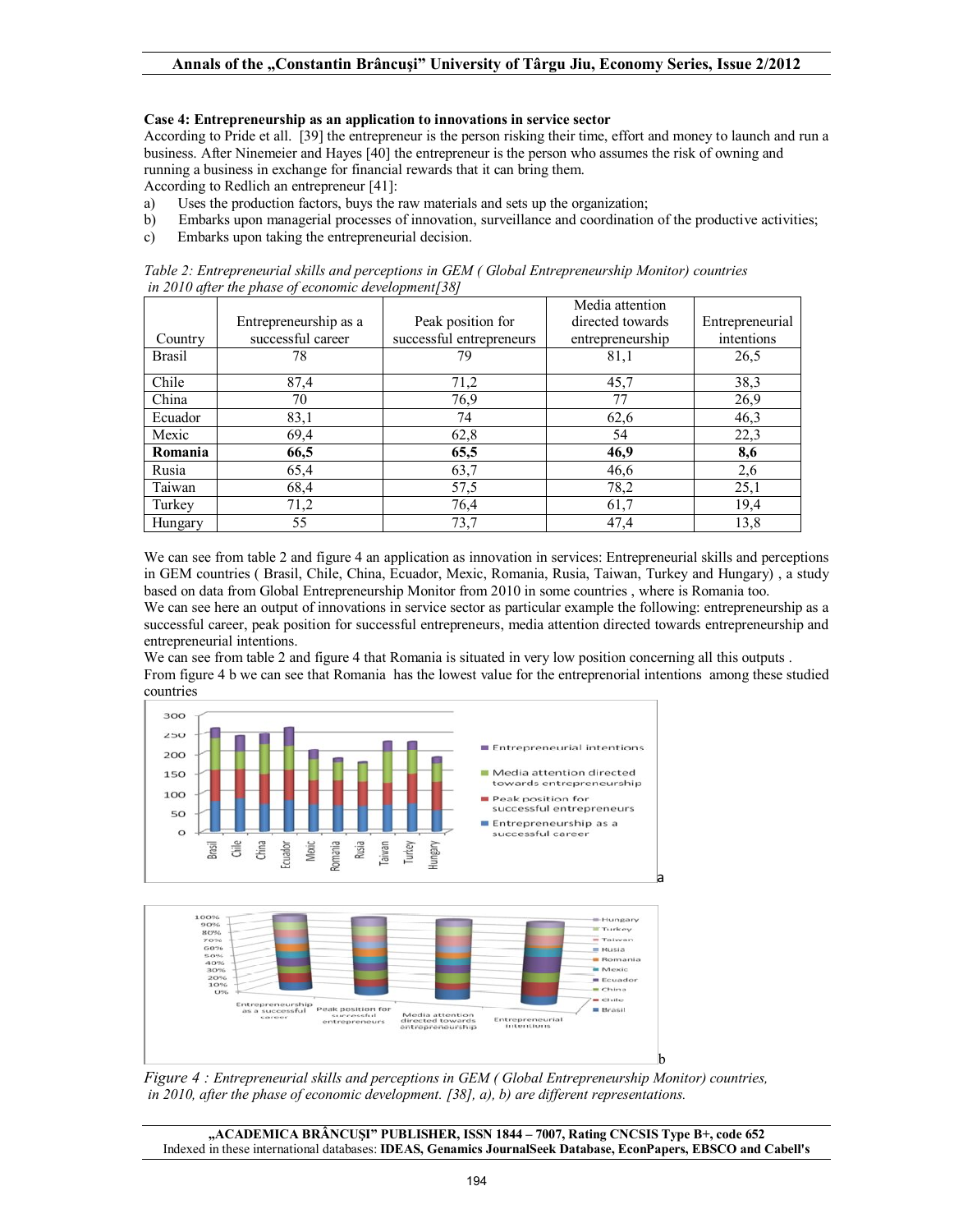## **Annals of the "Constantin Brâncuşi" University of Târgu Jiu, Economy Series, Issue 2/2012**

*Source: Author's calculus .*

## **5. Conclusions**

We study in this paper 3 cases for Share of turnover of innovative product business, innovations with the total turnover innovative enterprises by size class and economic activity ( percentage) (values in 2002, 2004, 2006 are taken from 13.27 of the Statistical Yearbook of Romania 2009 and values are taken from the 2008 statistical Yearbook of Romania 2010, 13.19).

For those 3 cases the results are as follows:

In Case 1: Partly unchanged or modified products: for this situation the values are increasing from 2002 to 2008;

In Case 2: New products or significantly improved new business: for this situation the values are increasing from 2002 to 2008 and

In Case 3: New products or significantly improved new market : for this situation the value are decreasing slowly.

Because the values are not so many we can not make a prevision for the next 10 year for example and we can't make a fitting for the obtained results.

In Case 4: we can see that Romania has the lowest value for the entreprenorial intentions among the GEM countries, Romania is situated in very low position concerning all this outputs.

#### **6. References**

- 1. Science, technology and innovation in Europe, Eurostat Pocketbooks, European Commission, 2011 Edition, ISSN 1830-754X, Cap.5 Innovation, Cap.7 High Technologies.
- 2. Statistical Yearbook of Romania, 2009 and 2010, cap,15, Enterprises activity, cap,13, Science and Technology,
- 3. http://appsso.eurostat.ec.europa.eu/nui/setupMetadata.do
- 4. The measurement of scientific and technological activities proposed guidelines for collecting and interpreting technological innovation data, OSLO MANUAL, European Commission Eurostat, second edition , 2002,
- 5. OECD (1994), Proposed Standard Practice for Surveys of Research and Experimental Development Frascati Manual 1993, Paris,
- 6. Schumpeter, J, (1934), The Theory of Economic Development, Harvard University Press, Cambridge, Massachusetts,
- 7. Fagerberg, J,, Mowery, D,C,, Nelson, R,R, (Eds,), 2005, The Oxford Handbook of Innovation, Oxford University Press, Oxford,
- 8. Stoneman, P, (ed,) (1995), Handbook of the Economics of Innovation and Technological Change
- 9. Sonja Radas , Ljiljana Bozic , The antecedents of SME innovativeness in an emerging transition economy ´, Technovation 29 (2009) 438–450.
- 10. Hadjimanolis, A., 1999. Barriers to innovation for SMEs in a small less developed country (Cyprus). Technovation 19, 561–570.
- 11. Keizer, J., Dijstra, L., Halman, J.I.M., 2002. Explaining innovative efforts of SMEs. An exploratory survey among SMEs in the mechanical and electrical engineering sector in The Netherlands. Technovation 22, 1–13.
- 12. Hoffman, K., Parejo, M., Bessant, J., Perren, L., 1998. Small firms, R&D technology and innovation in the UK: a literature review. Technova- tion 18 (1), 39–55.
- 13. Le Blanc, L.J., Nash, R., Gallagher, D., Gonda, K., Kakizaki, F., 1997. A comparison of US and Japanese technology management and innovation. International Journal of Technology Management 13 (5–6), 601–614.
- 14. Birchall, D.W., Chanaron, J.J., Soderquist, K., 1996. Managing innova- tion in SMEs: a comparison of companies in the UK, France and Portugal. International Journal of Technology Management 12 (3), 291–305.
- 15. Oerlemans, L.A.G., Meeus, M.T.H., Boekema, F.W.M., 1998. Do networks matter for innovation: the usefulness of the economic network approach in analysing innovation. Journal of Economic and Social Geography 89 (3), 298–309.
- 16. Hoffman, K., Parejo, M., Bessant, J., Perren, L., 1998. Small firms, R&D technology and innovation in the UK: a literature review. Technovation 18 (1), 39–55.
- 17. Massa, S., Testa, S., 2008. Innovation and SMEs: misaligned perspectives and goals among ntrepreneurs, academics, and policy makers. Technovation 28 (7), 393–407.
- 18. Kaminski,P.C.,deOliveira,A.C.,Lopes,T.M.,2008.Knowledgetransfer in product development processes: a case study ins mall and medium enterprises(SMEs) of the metal-mechanics ector from Sa˜o Paulo, Brazil. Technovation28(1–2),29–36.
- 19. Lipparini, A., Sobrero, M., 1994. The glue and the pieces: entrepreneur- ship and innovation in small-firm networks. Journal of Business Venturing March (2), 125–140.
- 20. Birchall, D.W., Chanaron, J.J., Soderquist, K., 1996. Managing innova- tion in SMEs: a comparison of companies in the UK, France and Portugal. International Journal of Technology Management 12 (3), 291–305.
- 21. Meer, W., van der Trommelen, G., Vleggnaar, J., Vriezen, P., 1996. Collaborative R&D and European industry. Research Technology Management 39 (5), 15–18.